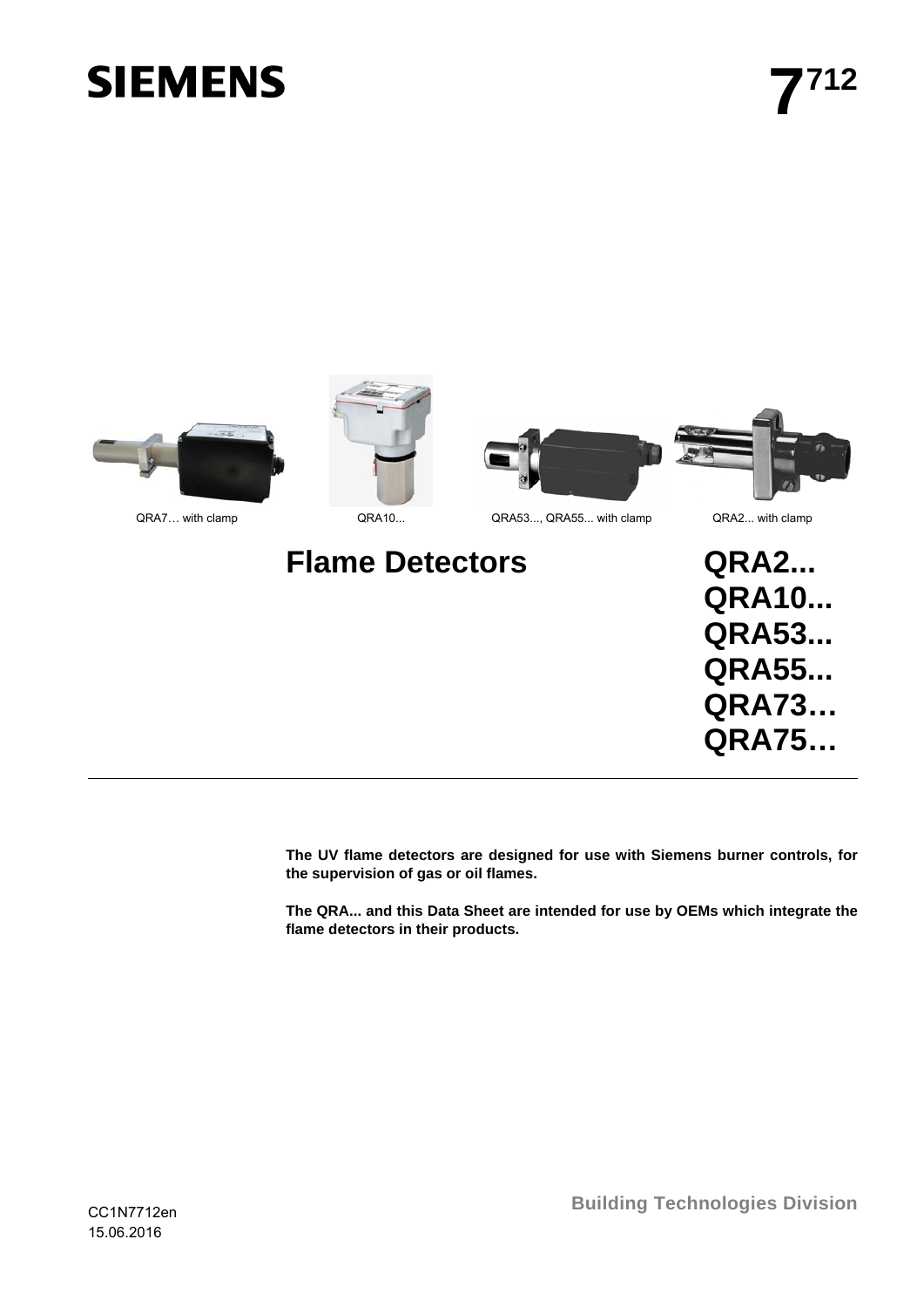| <b>Flame detector</b> | For use with burner control type                                                                                                                  | <b>Operating mode</b>   |
|-----------------------|---------------------------------------------------------------------------------------------------------------------------------------------------|-------------------------|
| QRA2, QRA10           | $LGB2 / LGB4$ with $AGQ1$<br>1 FL<br>LFE1<br>LFE10<br>LMG with AGQ2<br>LMF21/LMF22/LMF39 with<br>AGQ3 / LME7<br>LMV2 / LMV3<br>$LMV5$ with $AGQ1$ | Intermittent            |
| QRA53 QRA55           | IGK16<br>LGI16                                                                                                                                    | Continuous<br>operation |
| QRA73 QRA75           | LMV5                                                                                                                                              | Continuous<br>operation |

The flame detectors are used for the supervision of gas flames, yellow- or blue-burning oil flames and for ignition spark proving.

#### **Warning notes**

|                                             | To avoid injury to persons, damage to property or the environment, the following<br>warning notes must be observed!                                                                                                                                                                           |
|---------------------------------------------|-----------------------------------------------------------------------------------------------------------------------------------------------------------------------------------------------------------------------------------------------------------------------------------------------|
| $\bullet$                                   | All activities (mounting, installation and service work, etc.) must be performed by<br>qualified staff                                                                                                                                                                                        |
| $\bullet$                                   | Before carrying out any work on the flame detector, isolate the power supply<br>completely (all-polar disconnection). Check the power supply with a suitable<br>voltage test and secure the power supply against being switched on again<br>unintentionally.                                  |
| $\bullet$                                   | If not observed, there is a risk of electric shock hazard.<br>Ensure protection against electric shock hazard by providing adequate protection                                                                                                                                                |
|                                             | for the terminals. If this is not observed, there is a risk of electric shock                                                                                                                                                                                                                 |
| $\bullet$                                   | Each time work has been carried out (mounting, installation, service work, etc.),<br>check to ensure that wiring is in an orderly state. If this is not observed, there is a<br>risk of electric shock                                                                                        |
| $\bullet$                                   | Halogen lamps, welding equipment, special lamps or ignition sparks may produce<br>sufficient radiation for the detector's UV cell to ignite. X-rays and gamma radiation<br>can also generate erroneous flame signals. If this is not observed, there is a risk<br>of loss of safety functions |
| $\bullet$                                   | Fall or shock can adversely affect the safety functions. Such units must not be put<br>into operation, even if they do not exhibit any damage. If this is not observed,<br>there is a risk of loss of safety functions and a risk of electric shock                                           |
| <b>Mounting notes</b>                       |                                                                                                                                                                                                                                                                                               |
| $\bullet$                                   | Ensure that the relevant national safety regulations are complied with                                                                                                                                                                                                                        |
| <b>Installation notes</b>                   |                                                                                                                                                                                                                                                                                               |
| $\bullet$                                   | Always run the high-voltage ignition cables separate while observing the greatest<br>possible distance to the detector and to other cables                                                                                                                                                    |
| Electrical connection of the flame detector |                                                                                                                                                                                                                                                                                               |
| $\bullet$                                   | It is important to achieve practically disturbance- and loss-free signal transmission:<br>Never run the detector cable together with other cables<br>- Line capacitance reduces the magnitude of the flame signal<br>- Use a separate cable                                                   |
| $\bullet$                                   | Observe the permissible lengths of the detector cable (refer to «Technical data» in<br>the Data Sheet for the relevant burner control)                                                                                                                                                        |
| 2/16                                        |                                                                                                                                                                                                                                                                                               |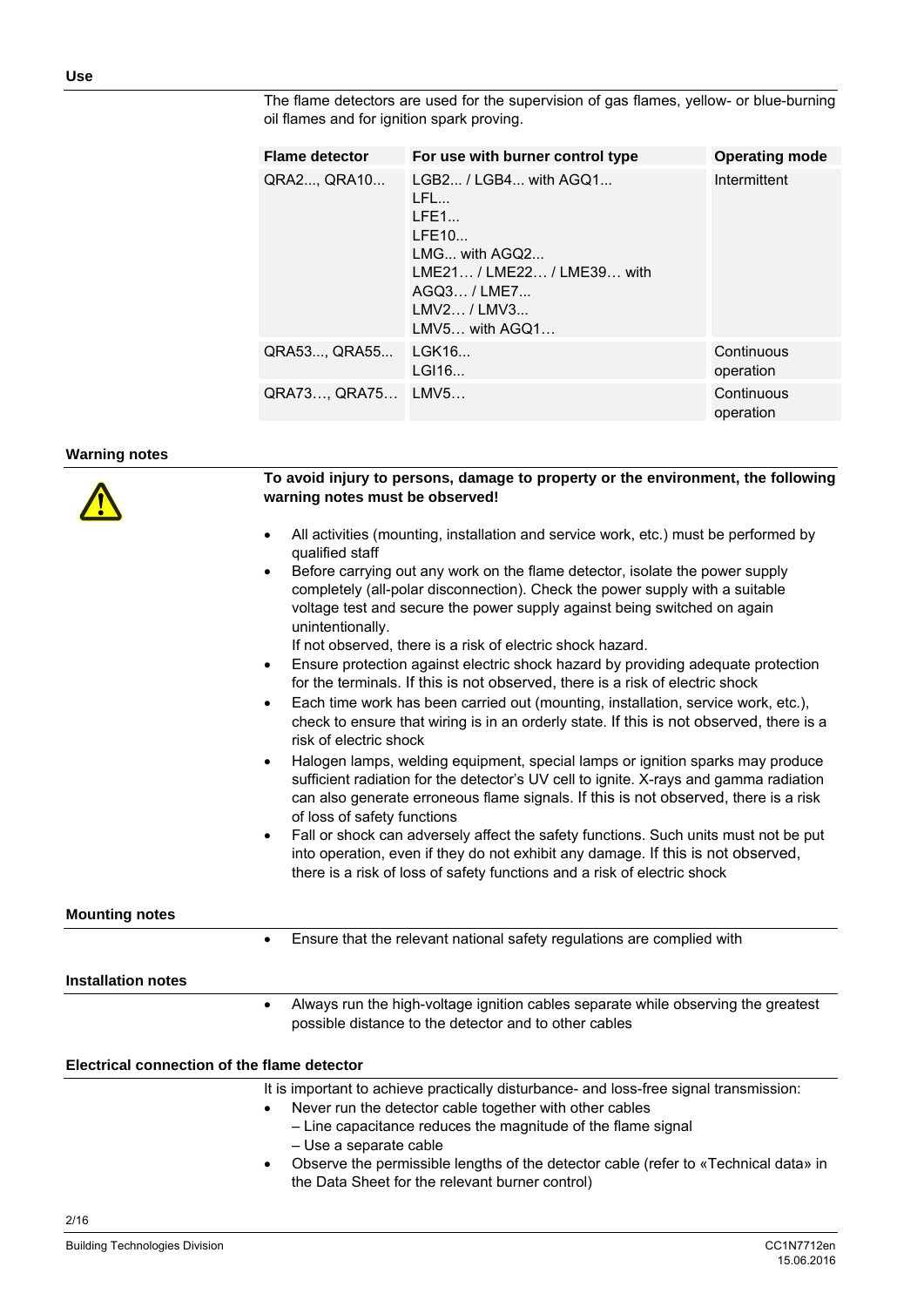Trouble-free burner operation is ensured only when the intensity of UV radiation at the detector's location is high enough for the detector's UV cell to ignite during each half wave. The **intensity of UV radiation** at the detector's location **is checked** through **measurement of the detector current**

Measuring circuit for QRA2..., QRA10..., QRA5...series D and QRA5...series G



#### Legend

- 1) Connection of micro-ammeter across AGQ1... / AGQ2... / AGQ3... adapter and flame detector
- A Viewing angle
- M Micro-ammeter (DC), internal resistance  $\leq 5000 \Omega$
- C Electrolytic capacitor 100...470 µF, DC 10...25 V

Measuring circuit for QRA5... up to the C-series and QRA5...series E



 $\begin{array}{cc}\n\bigcirc\n\end{array}$  Note!<br>The K The KF8832 flame detector current measuring device must not be used in continuous operation!

Minimum detector current values required: Refer to the Data Sheet for the relevant burner control.

#### Measuring circuit for QRA7...



Legend

LMV5...

M2 Voltmeter direct current voltage Measurement range 0...10 V Internal resistance Ri >10 MΩ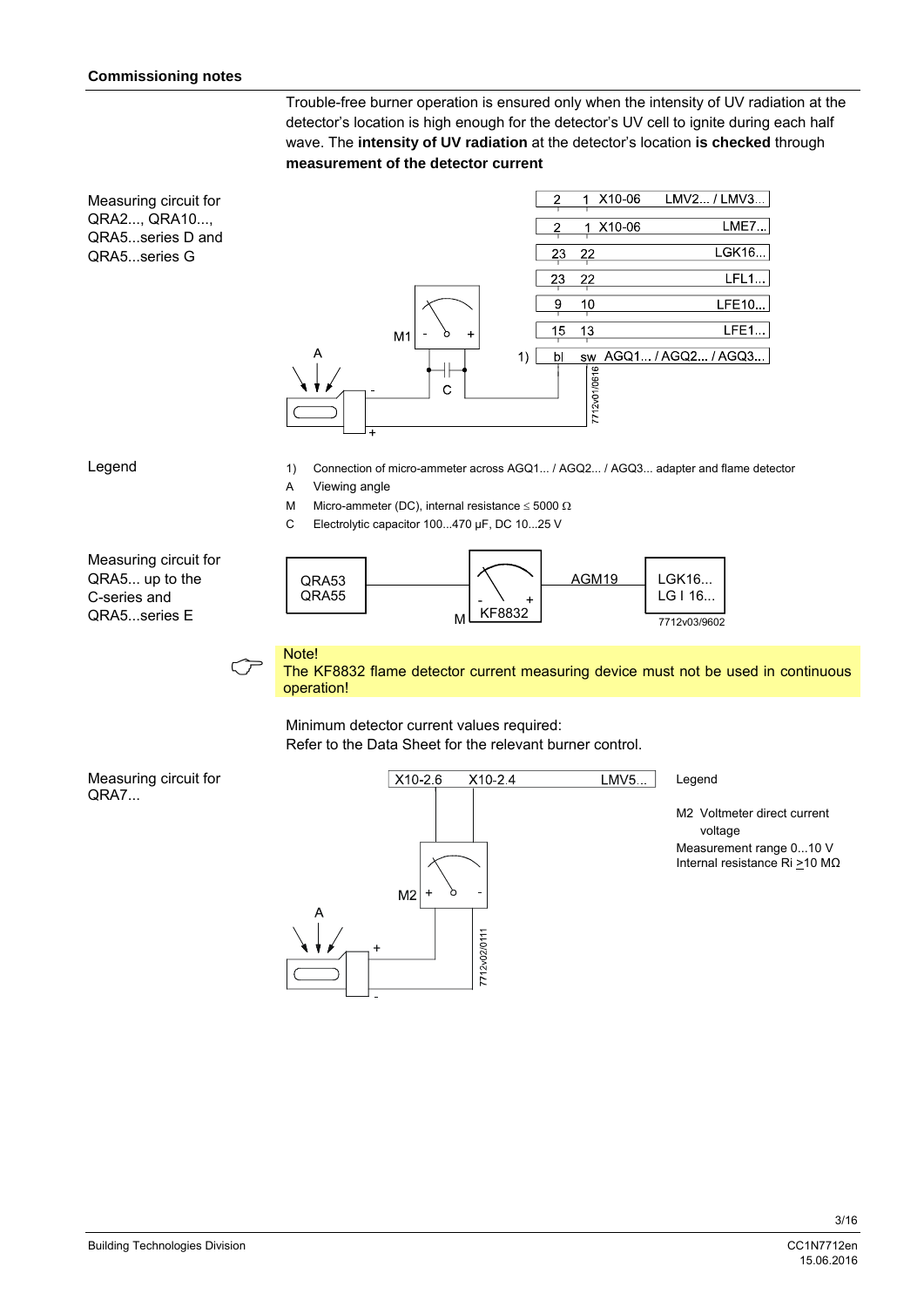

Note! Only in connection with burner controls!



EAC Conformity mark (Eurasian Conformity mark)



ISO 9001:2008 ISO 14001:2004 OHSAS 18001:2007



China RoHS Hazardous substances table: http://www.siemens.com/download?A6V10883536

**Service notes** 

Use the KF8832 service unit for short periods of time only.

#### **Disposal notes**



The flame detector contains electrical and electronic components and must not be disposed of together with domestic waste. Local and currently valid legislation must be observed.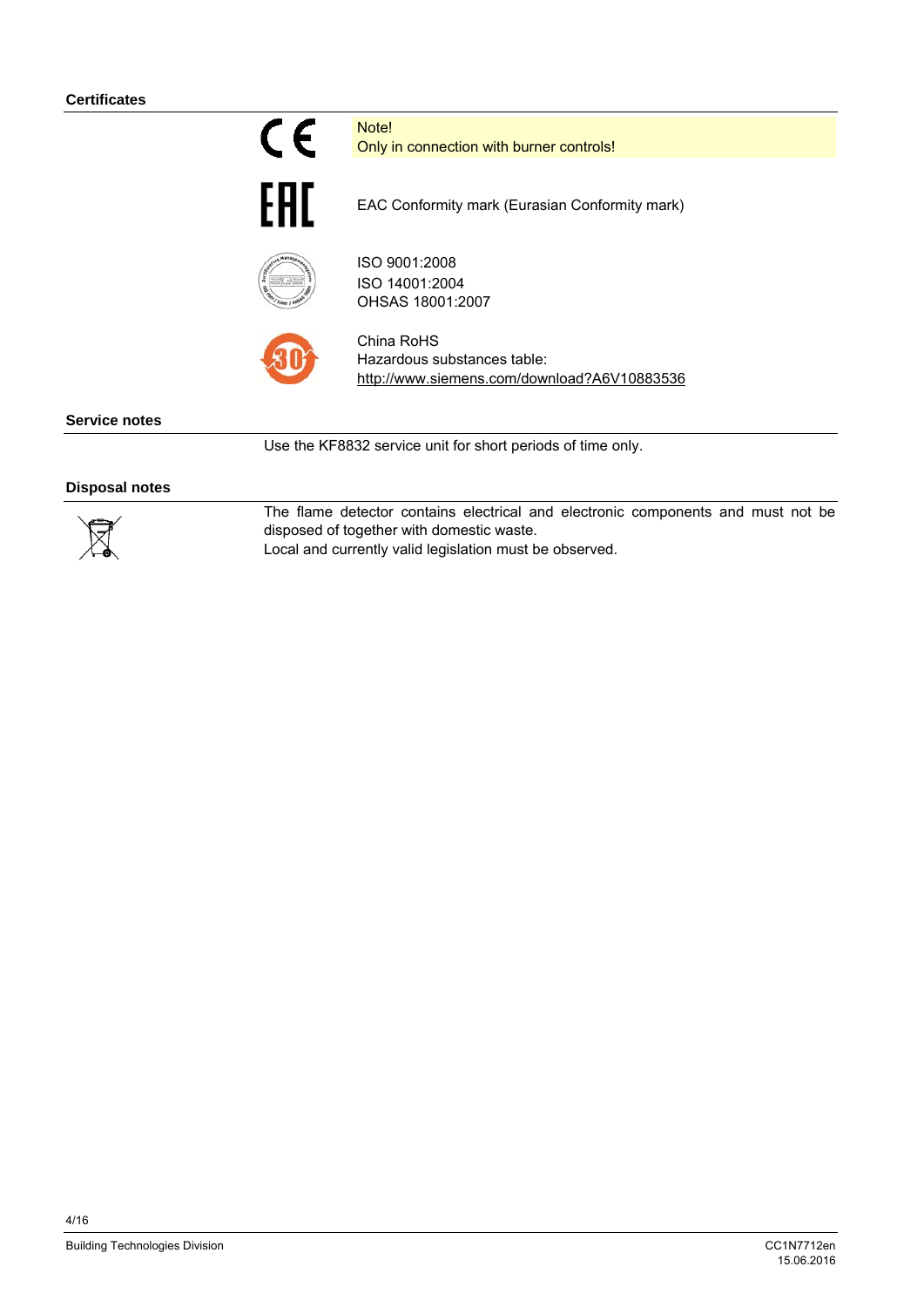| <b>Mechanical design</b>       |                                                                                                                                                                                                                                                                                                                                                                                                                                                                                                                                                                                          |  |  |
|--------------------------------|------------------------------------------------------------------------------------------------------------------------------------------------------------------------------------------------------------------------------------------------------------------------------------------------------------------------------------------------------------------------------------------------------------------------------------------------------------------------------------------------------------------------------------------------------------------------------------------|--|--|
| Flame detectors<br><b>QRA2</b> | Plastic housing, metalized to prevent static charging caused by the air flow from the<br>fan. For mounting direct on the burner. The detectors can be supplied with or without<br>securing flange (version 4 241 8855 0/4 241 8898 0) and clamp (refer to «Type<br>summary»).                                                                                                                                                                                                                                                                                                            |  |  |
| Flame detectors<br>QRA10       | Die-cast aluminum housing with a mounting coupling D and connection facility for<br>cooling air.<br>The housing of this detector has a bayonet fitting which allows it to be secured either<br>directly to the mounting coupling D or to the AGG06 glass holder.<br>The mounting coupling D can be screwed to a viewing tube or to the AGG07 ball head.<br>The Pg cable gland can be removed and replaced, if some other detector cable shall be<br>used.                                                                                                                                |  |  |
| Flame detectors<br>QRA5, QRA7  | The detector's UV cell is located behind a swiveling shutter at the front end of the<br>detector tube which is flanged to the housing. A quartz-glass window protects the tube<br>and the shutter against dirt. The detector's housing accommodates a stepper motor to<br>drive the shutter and the electronics to control the shutter.<br>QRA5 series E and G differ with regard to the closing interval of the orifice.<br>Using the AGG16.C adapter, this flame detectors can be mounted either directly on the<br>burner, on a viewing tube or on a combustion chamber viewing hole. |  |  |
| Connecting cable<br>AGM19      | For the electrical connection of the flame detector QRA53 and QRA55                                                                                                                                                                                                                                                                                                                                                                                                                                                                                                                      |  |  |
| Connecting cable               | For the electrical connection of the flame detector QRA7.                                                                                                                                                                                                                                                                                                                                                                                                                                                                                                                                |  |  |
| AGM23<br>Connecting cable      | For the electrical connection of the flame detector QRA7, USA version.                                                                                                                                                                                                                                                                                                                                                                                                                                                                                                                   |  |  |
| AGM23U                         | Note!<br>Applications in the USA are only possible with AGM23U.                                                                                                                                                                                                                                                                                                                                                                                                                                                                                                                          |  |  |
| Mounting coupling D            | Using the bayonet fitting, the mounting coupling D can be attached either to the<br>AGG06, the AGG16.C or the QRA10 flame detector.<br>The mounting coupling D is supplied with the QRA10 or AGG16.C.                                                                                                                                                                                                                                                                                                                                                                                    |  |  |
| Adapter AGG16.C                | Adapter AGG16.C for QRA5 and QRA7 made from die-cast aluminum, including<br>mounting coupling D, which is fixed to the housing with a bayonet fitting.                                                                                                                                                                                                                                                                                                                                                                                                                                   |  |  |
|                                | QRA5 / QRA7                                                                                                                                                                                                                                                                                                                                                                                                                                                                                                                                                                              |  |  |
|                                | 7712m17/0116                                                                                                                                                                                                                                                                                                                                                                                                                                                                                                                                                                             |  |  |

QRA5 / QRA7 with AGG16.C, including mounting coupling D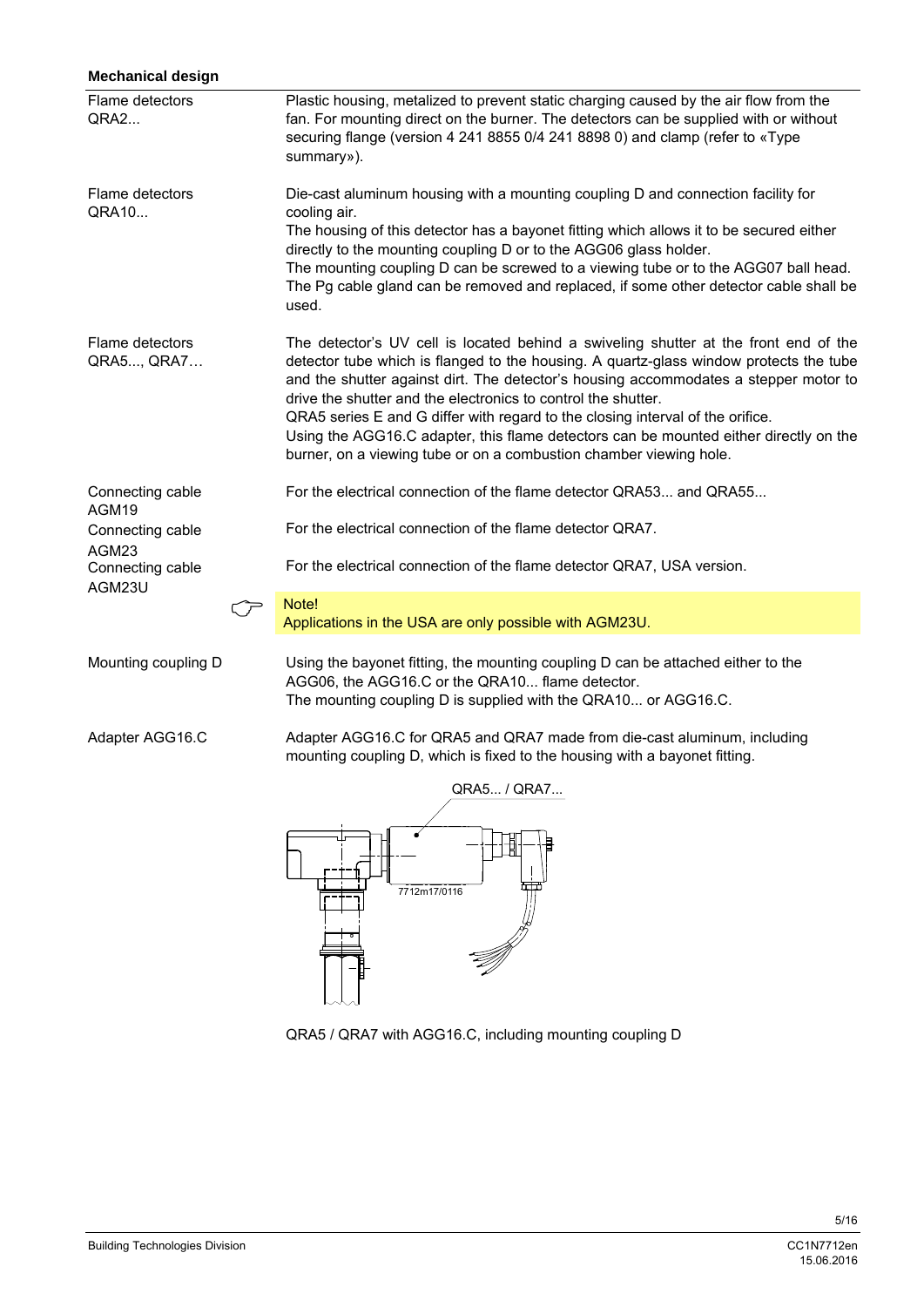#### **Mechanical design** (cont´d)

| Quartz-glass lens<br>AGG03                  | AGG03 with spring washer and O-ring for increasing the sensitivity.                                                                                                                                                                                                                                                                                                          |
|---------------------------------------------|------------------------------------------------------------------------------------------------------------------------------------------------------------------------------------------------------------------------------------------------------------------------------------------------------------------------------------------------------------------------------|
| Heat insulation glass<br>AGG02              | AGG02 with spring washer and O-ring.<br>This heat insulation glass is required on applications where the temperature at the<br>flame detector exceeds 80 °C.<br>The AGG02 extends the life cycle of the UV cell.                                                                                                                                                             |
| Glass and quartz-glass<br>lens holder AGG06 | The glass and quartz-glass lens holder AGG06 serves for holding the AGG03 lens and<br>the AGG02 heat insulation glass.<br>The AGG06 also allows various combinations of lens, heat insulation glass and<br>mounting coupling D.<br>When using the lens and the heat insulation glass, the AGG06 with the lens must be<br>mounted as close as possible to the flame detector. |



AGG06 has a bayonet fitting with which it is attached either to the housing of the AGG16.C or to the housing of the QRA10... and the 1 mounting coupling D. By undoing the bayonet fittings on both sides, the AGG06 glass holder(s) can be easily detached from the combination of QRA10... or AGG16.C and QRA53... or QRA55.... This facilitates straightforward cleaning of the glass or lens without having to remove them from the AGG06 glass holder.

The intermediate rings are used for the smooth running of the bayonet fittings, especially where – after removal of the flame detector – the hole to the combustion chamber serves as a viewing tube.

By fitting the intermediate ring to the appropriate bayonet connection, the combination can be undone where required by rotating the housing of the QRA10... or AGG16.C

 Note! AGG02 or AGG03 can also be fitted in the mounting coupling D of the AGG16.C or the QRA10.

Nipple AGG05

1 in. nipple AGG05 for connecting the mounting coupling D to the AGG07 ball head.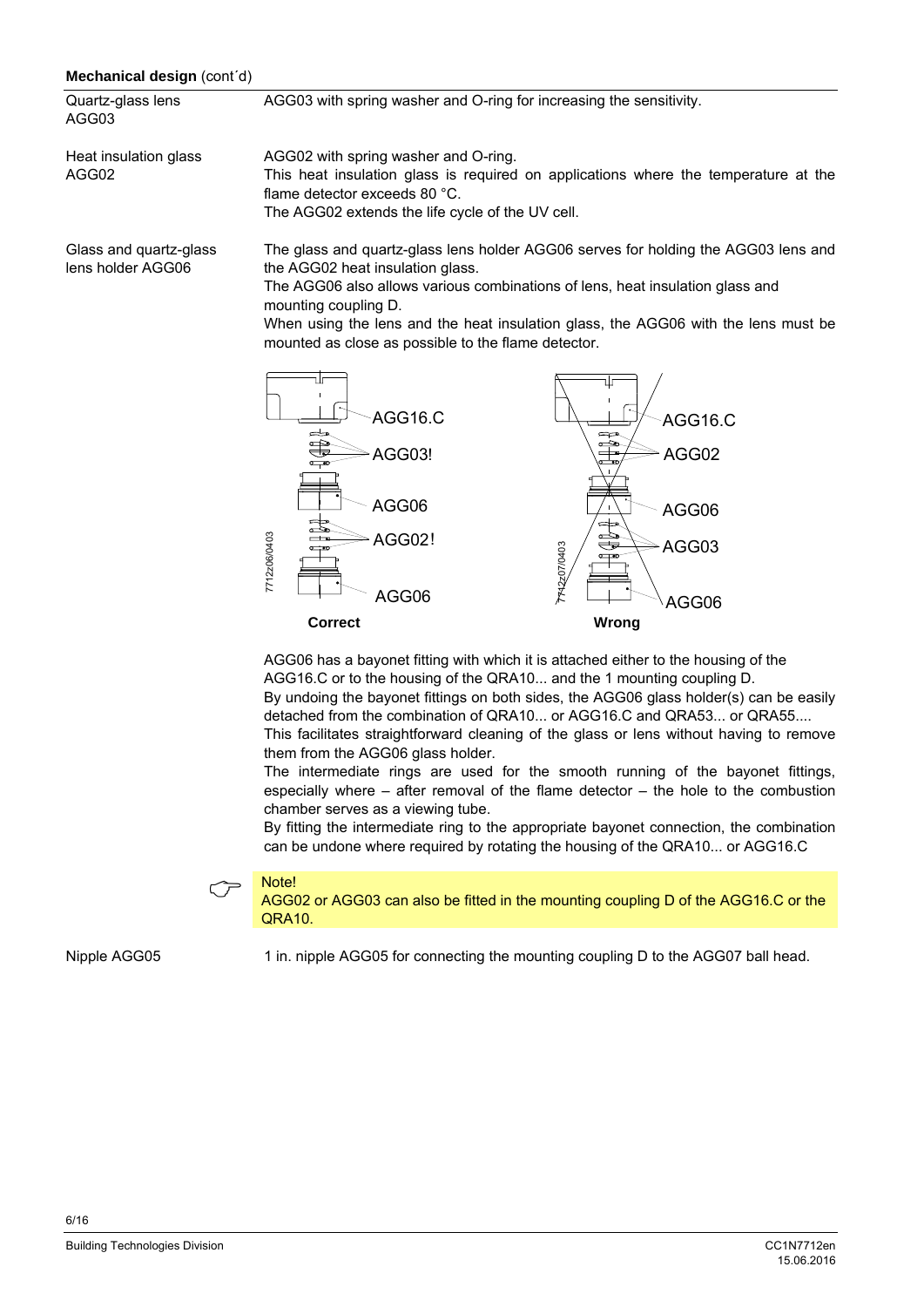# **Mechanical design** (cont´d)

Ball head AGG07

Accessories combinations AGG07 with 1 in. internal thread.

Connection on AGG05 and for use with the mounting coupling D and AGG06. The AGG07 is used for mounting on a rigid surface, such as the boiler wall. It facilitates optimum adjustment of the viewing angle.

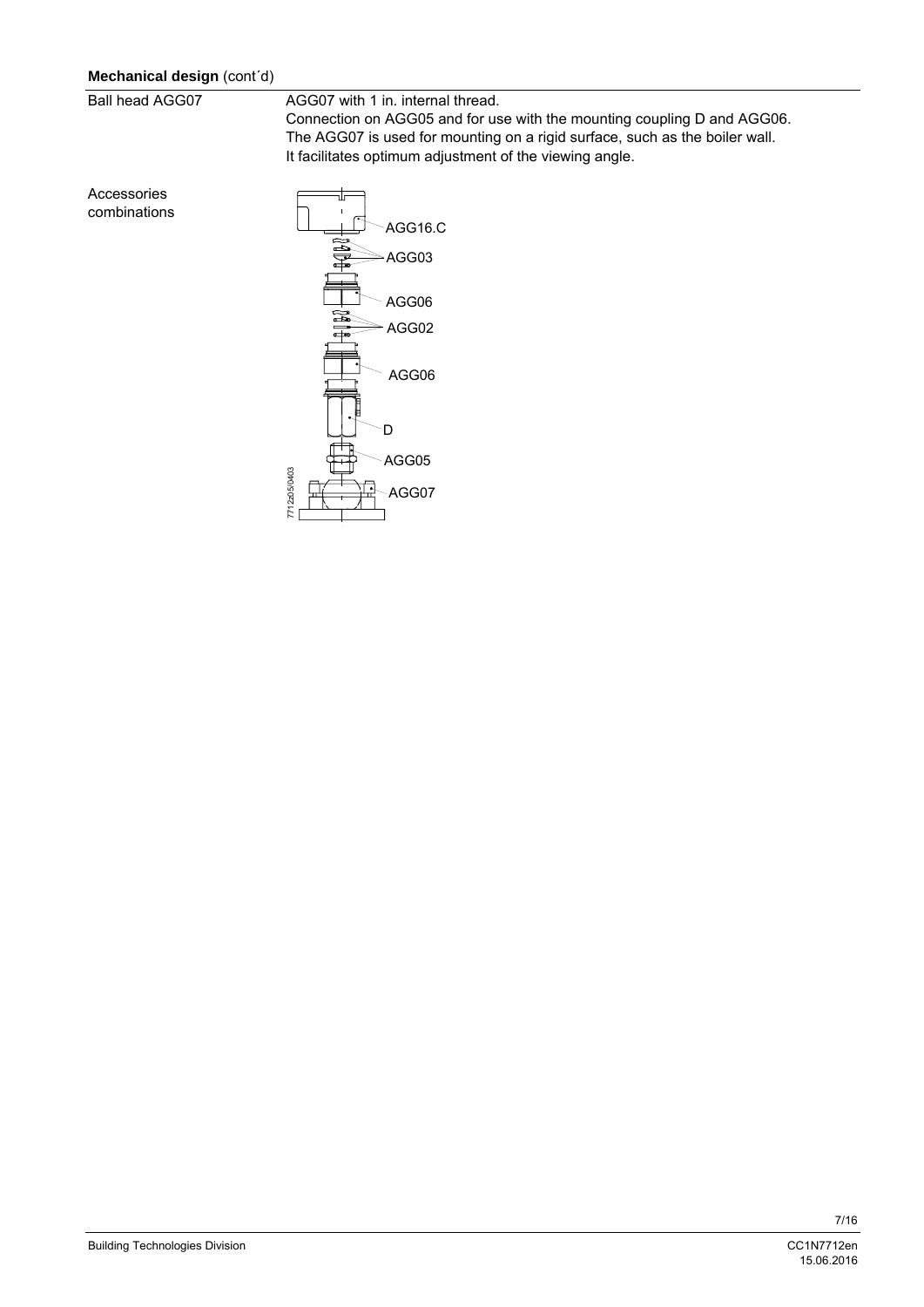# **Type summary**

Flame detectors

| Article no.               | <b>Type</b><br>reference | <b>Sensitivity</b> | <b>Flange and clamp</b>             | <b>Terminal cover</b> | <b>Spare UV tube</b> |
|---------------------------|--------------------------|--------------------|-------------------------------------|-----------------------|----------------------|
| BPZ:ORA2                  | QRA <sub>2</sub>         | Normal             | Without                             | <b>Black</b>          | AGR 4 502 1131 0     |
| BPZ:QRA2(1)               | QRA2(1)                  | Normal             | With 4 241 8855 0 / 4<br>199 8806 0 | <b>Black</b>          | AGR 4 502 1131 0     |
| BPZ:QRA2(2)               | QRA2(2)                  | Normal             | With 4 241 8898 0 / 4<br>199 8806 0 | <b>Black</b>          | AGR 4 502 1131 0     |
| BPZ:QRA2.9 <sup>1</sup> ) | QRA2.9 <sup>1</sup> )    | Normal             | Without                             | <b>Black</b>          | AGR 4 502 1131 0     |
| BPZ:ORA2M                 | QRA2M                    | High               | Without                             | Green                 | AGR 4 502 4065 0     |
| BPZ:QRA2M(1)              | QRA2M(1)                 | High               | With 4 241 8855 0 / 4<br>199 8806 0 | Green                 | AGR 4 502 4065 0     |
| BPZ:QRA2M(2)              | QRA2M(2)                 | High               | With 4 241 8898 0 / 4<br>199 8806 0 | Green                 | AGR 4 502 4065 0     |
| BPZ:ORA10.C               | QRA10.C                  | Normal             | ---                                 | $---$                 | AGR 4 502 1131 0     |
| BPZ:QRA10M.C              | QRA10M.C                 | High               | ---                                 | ---                   | AGR 4 502 4065 0     |

1) With heat-resistant housing for ambient temperatures up to 200 °C (short-time, up to a few seconds)

| Article no.          | <b>Type</b><br>reference | <b>Sensitivity</b> | Detector tube<br>length | <b>Mains voltage</b> | Spare UV tube    |
|----------------------|--------------------------|--------------------|-------------------------|----------------------|------------------|
| BPZ: QRA53.E27       | QRA53.E27                | Normal             | 125 mm                  | AC 220240 V          | AGR 4 502 4065 0 |
| BPZ:QRA53.E17        | QRA53.E17                | Normal             | 125 mm                  | AC 100110 V          | AGR 4 502 4065 0 |
| BPZ:QRA53.G27        | QRA53.G27                | High               | 125 mm                  | AC 220240 V          | AGR 4 502 4065 0 |
| BPZ:QRA53.G17        | QRA53.G17                | High               | $125 \text{ mm}$        | AC 100110 V          | AGR 4 502 4065 0 |
| BPZ: QRA55.E27       | QRA55.E27                | Normal             | 69 mm                   | AC 220240 V          | AGR 4 502 4065 0 |
| <b>BPZ:QRA55.E17</b> | QRA55.E17                | Normal             | 69 mm                   | AC 100110 V          | AGR 4 502 4065 0 |
| BPZ:QRA55.G27        | QRA55.G27                | High               | 69 mm                   | AC 220240 V          | AGR 4 502 4065 0 |
| <b>BPZ:QRA55.G17</b> | QRA55.G17                | High               | 69 mm                   | AC 100110 V          | AGR 4 502 4065 0 |
|                      |                          |                    |                         |                      |                  |
| Article no.          | <b>Type</b><br>reference | <b>Sensitivity</b> | Detector tube<br>length | <b>Mains voltage</b> | Spare UV tube    |
| BPZ:QRA73.A27        | QRA73.A27                | Normal             | 125 mm                  | AC 230 V             | AGR 4 502 4065 0 |
| <b>BPZ:QRA73.A17</b> | QRA73.A17                | Normal             | 125 mm                  | AC 120 V             | AGR 4 502 4065 0 |

BPZ:QRA75.A27 QRA75.A27 Normal 69 mm AC 230 V AGR 4 502 4065 0 BPZ:QRA75.A17 QRA75.A17 Normal 69 mm AC 120 V AGR 4 502 4065 0

$$
\mathbb{C}^{\mathsf{I}}
$$

Mote!<br>Mounting Instruction for replacing of spare UV tube, refer to 4 319 9513 0 (M7712.5)!

 $\subset \mathcal{F}$ Note!

All QRA5... and QRA7... are delivered complete with clamp. Use of the detector requires a connecting cable **AGM19 / AGM23** / **AGM23U** (refer to «Accessories» for QRA5... / QRA7...).

Accessories for QRA2... and QRA5... and QRA7… when ordered as single items

| <b>Part</b>                   | For use with | Article no. / Part number |
|-------------------------------|--------------|---------------------------|
| Flange rounded <sup>1</sup> ) | QRA2         | BPZ:4 241 8855 0          |
| Flange straight $2$ )         | QRA2         | BPZ:4 241 8898 0          |
| Clamp <sup>1</sup> $^2$ )     | QRA2         | BPZ:4 199 8806 0          |
| Clamp for direct mounting     | QRA5 / QRA7  | BPZ:4 199 1034 0          |

1) Supplied with QRA2...(1) types

2) Supplied with QRA2...(2) types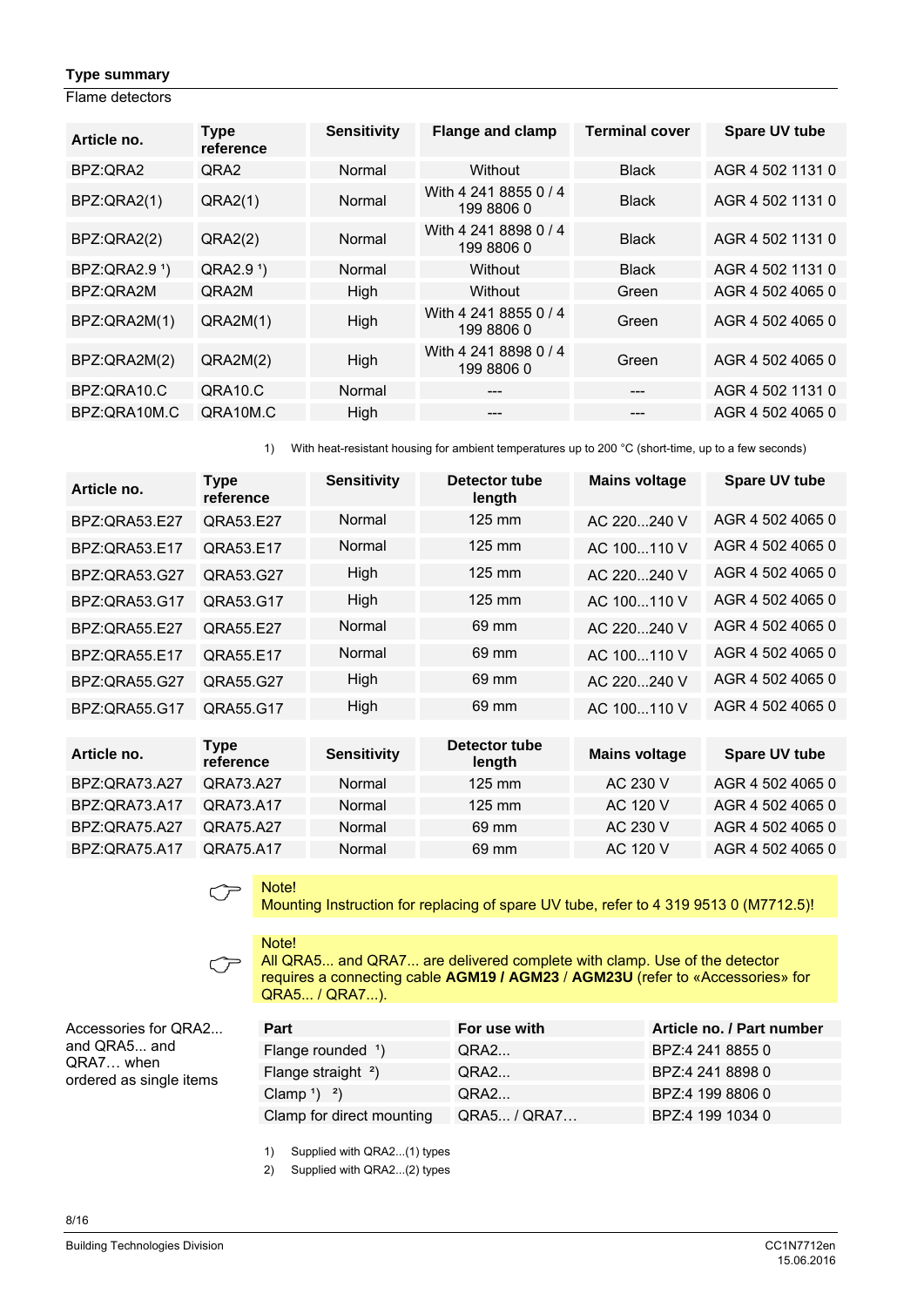Accessories for QRA2...



**AGG09** IP40-Kit - cable sealing element Ø 5...8 mm

Accessories for QRA5... / QRA7…



**AGG16.C** adapter - for flame detector mounting QRA53... and QRA55... / QRA7…



**AGM19** connecting cable - cable length 2 m - with plug for QRA53..., QRA55...



**KF8832** unit for measuring the detector current - with QRA53..., QRA55... recommended for use with detector types up to the C-series



**AGM23** connecting cable

- cable length 2 m
- with plug for QRA7…



**AGM23U** connecting cable

- cable length 4 m
- with plug for QRA7…
- US design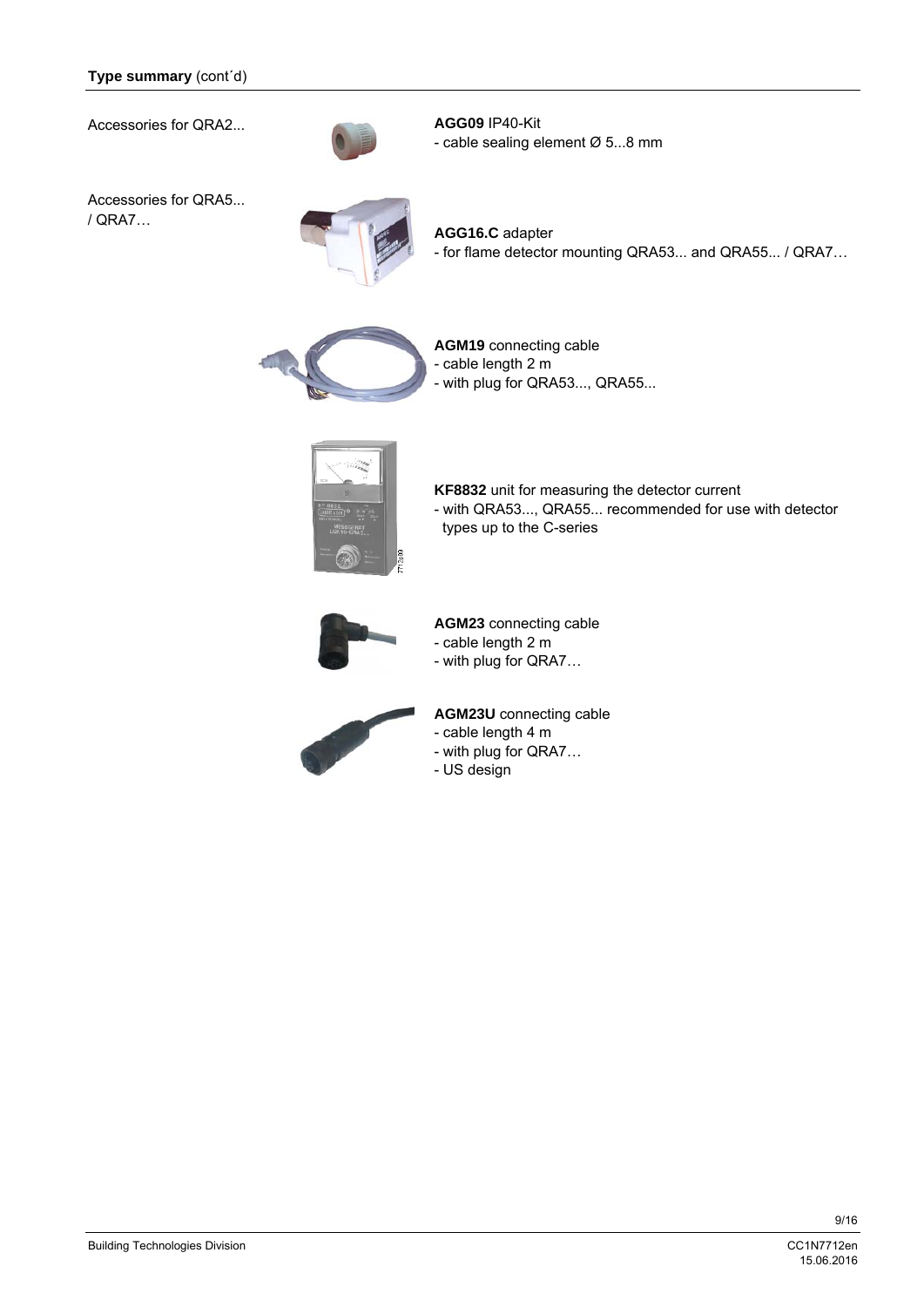Accessories for QRA10... and AGG16.C **AGG02** heat insulation glass - with spring washer and O-ring

**AGG03** quartz-glass lens

- with spring washer and O-ring
- for detectors of the B-series, lens AGG01 is available



**AGG05** nipple 1 in.



**AGG06** glass and quartz-glass lens holder - with intermediate ring



**AGG07** ball head - with 1 in. internal thread - swivel range 13°



**AGG08** IP65-kit for QRA10... - for different types of cable diameter







| Cable sealing element $\varnothing$ in mm | Color        |
|-------------------------------------------|--------------|
| $46.5$ mm                                 | Yellow       |
| 6.59.5                                    | <b>Black</b> |
| 915                                       | Red          |

#### **Ordering**

When ordering, please give type references according to «Type summary».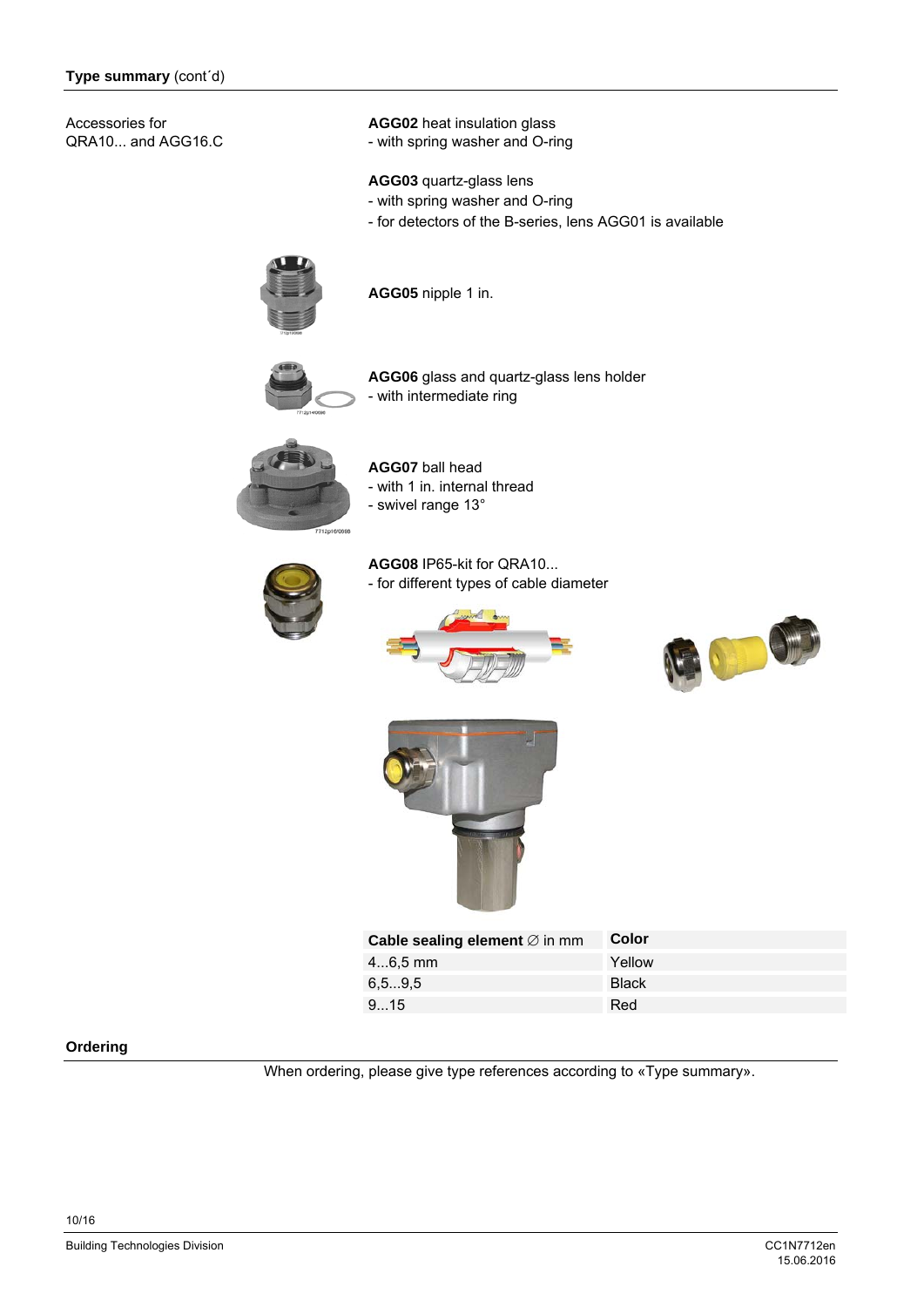# **Technical data**

General detector data

| Average life of UV cell                                             | Approx. 10,000 hours at max. 50 °C, higher<br>ambient temperatures reduce considerably<br>the cell's life |
|---------------------------------------------------------------------|-----------------------------------------------------------------------------------------------------------|
| Perm. combustion chamber pressure                                   |                                                                                                           |
| QRA10                                                               | Max. 50 mbar                                                                                              |
| QRA10 + AGG03 or AGG02                                              | Max. 500 mbar                                                                                             |
| Safety class                                                        |                                                                                                           |
| <b>QRA2</b>                                                         | Ш                                                                                                         |
| QRA10                                                               |                                                                                                           |
| QRA5x.E / QRA5x.G                                                   |                                                                                                           |
| QRA7                                                                |                                                                                                           |
| Degree of protection                                                |                                                                                                           |
| QRA2                                                                | IP <sub>20</sub>                                                                                          |
|                                                                     | Note!<br><س                                                                                               |
|                                                                     | IP40 conforming to DIN EN 60529                                                                           |
|                                                                     | when using adequate cable entries                                                                         |
|                                                                     | (e.g. AGG09).                                                                                             |
|                                                                     |                                                                                                           |
| QRA10                                                               | IP54 (IP65 with AGG08)                                                                                    |
| QRA5x.E / QRA5x.G                                                   | <b>IP65</b>                                                                                               |
| QRA7                                                                | IP65                                                                                                      |
| Mounting position                                                   | Optional                                                                                                  |
| Weight                                                              |                                                                                                           |
| AGG01                                                               | Approx. 10 g                                                                                              |
| AGG02                                                               | Approx. 10 g                                                                                              |
| AGG03                                                               | Approx. 10 g                                                                                              |
| AGG05                                                               | Approx. 170 g                                                                                             |
| AGG06                                                               | Approx. 160 g                                                                                             |
| AGG07                                                               | Approx. 1330 g                                                                                            |
| AGG16.C                                                             | Approx. 650 g                                                                                             |
| QRA2                                                                | Approx. 46 g                                                                                              |
| QRA10                                                               | Approx. 740 g                                                                                             |
| QRA10 + AGG03                                                       | Approx. 750 g                                                                                             |
| QRA5x.E, QRA5x.G                                                    | Approx. 700 g                                                                                             |
| <b>QRA7</b>                                                         | Approx. 700 g                                                                                             |
| Ignition cable (see Technical data for the relevant burner control) |                                                                                                           |
| QRA2                                                                | Supplied by customer                                                                                      |
|                                                                     | Recommended: H05VV-F 2 x 0.75                                                                             |
|                                                                     | Observe the application standards!                                                                        |
| QRA10                                                               | Supplied by customer                                                                                      |
|                                                                     | Recommended: H05VV-F 3 x 0.75                                                                             |
|                                                                     | Observe the application standards!                                                                        |
| QRA53 / QRA55                                                       | Connecting cable AGM19                                                                                    |
| QRA73 / QRA75                                                       | Connecting cable AGM23                                                                                    |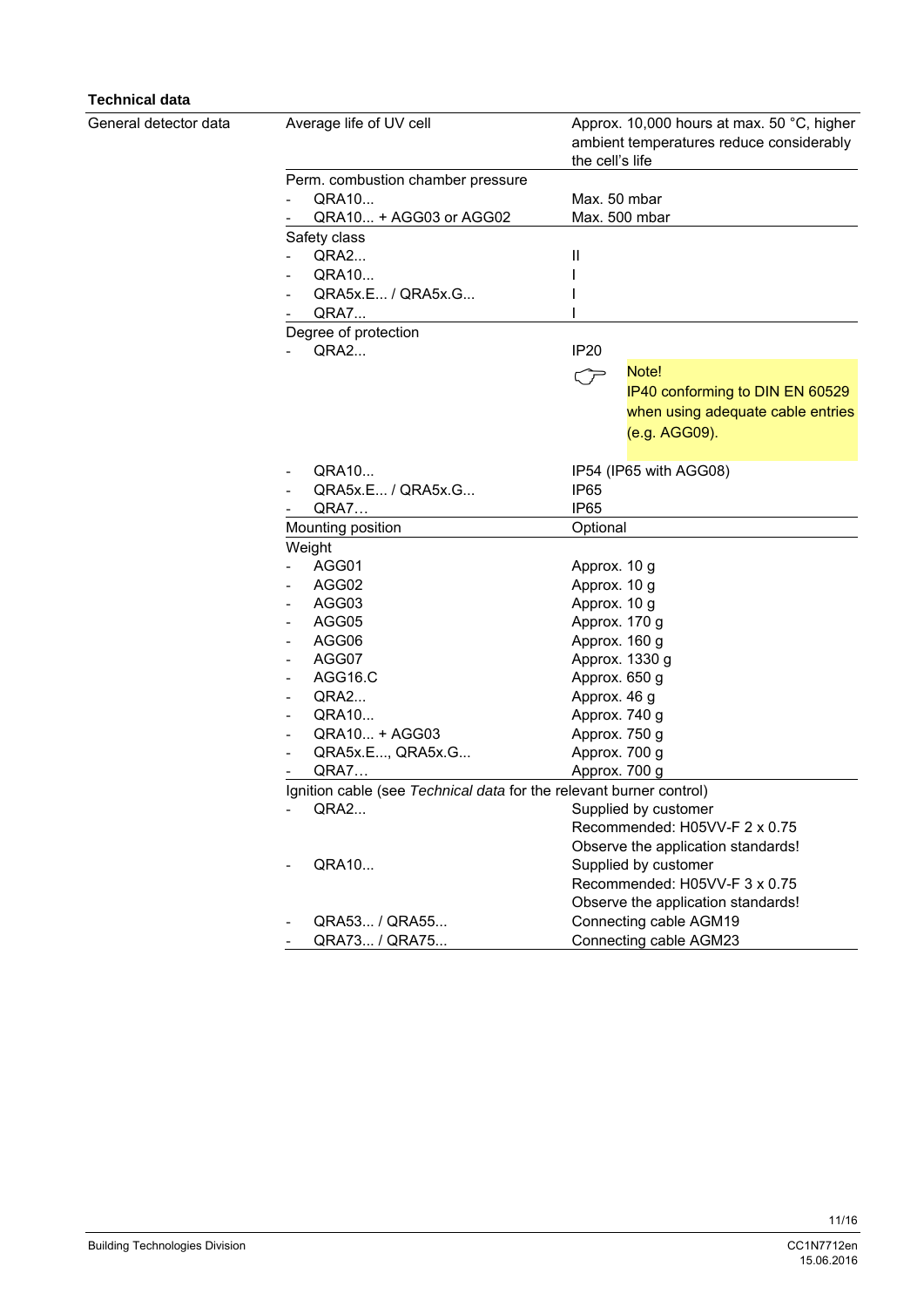#### Environmental conditions

| <b>Storage</b>        | IEC 60721-3-1                |
|-----------------------|------------------------------|
| Climatic conditions   | Class 1K3                    |
| Mechanical conditions | Class 1M2                    |
| Temperature range     | $-20+60 °C$                  |
| Humidity              | <95 % r.h.                   |
| <b>Transport</b>      | IEC 60721-3-2                |
| Climatic conditions   | Class 2K2                    |
| Mechanical conditions | Class 2M2                    |
| Temperature range     | $-20+60 °C$                  |
| Humidity              | <95 % r.h.                   |
| <b>Operation</b>      | IEC 60721-3-3                |
| Climatic conditions   | Class 3K3                    |
| Mechanical conditions | Class 3M3                    |
| Temperature range     | $-20+60$ °C                  |
| Humidity              | <95 % r.h.                   |
| Installation altitude | Max. 2,000 m above sea level |



**Caution! Condensation, formation of ice and ingress of water are not permitted! If not observed, the safety functions are no longer ensured and there will be a risk of electric shock!** 

# **Function**

With this type of flame supervision, the UV radiation emitted by gas or oil flames is used to generate the flame signal.

The radiation detector consists of a UV-sensitive cell with 2 electrodes, which ignite when illuminated with radiation in the 190...270 nm range of the spectrum, thereby triggering a current in the flame detector circuit.

The UV cell does not respond to glowing firebrick in the combustion chamber, daylight or light from boiler room illumination.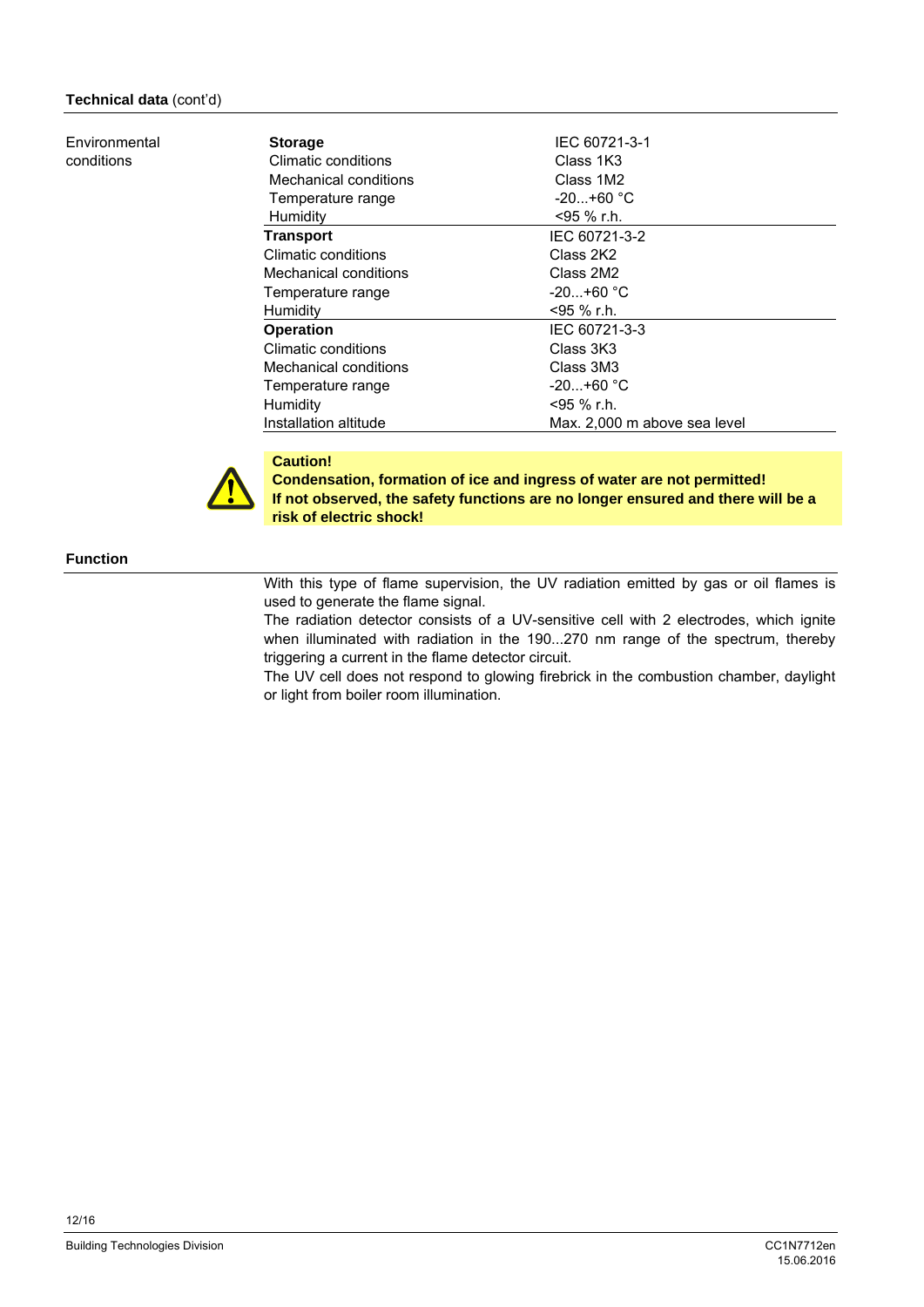#### Dimensions in mm

# **QRA2...**



# **QRA10...**





15.06.2016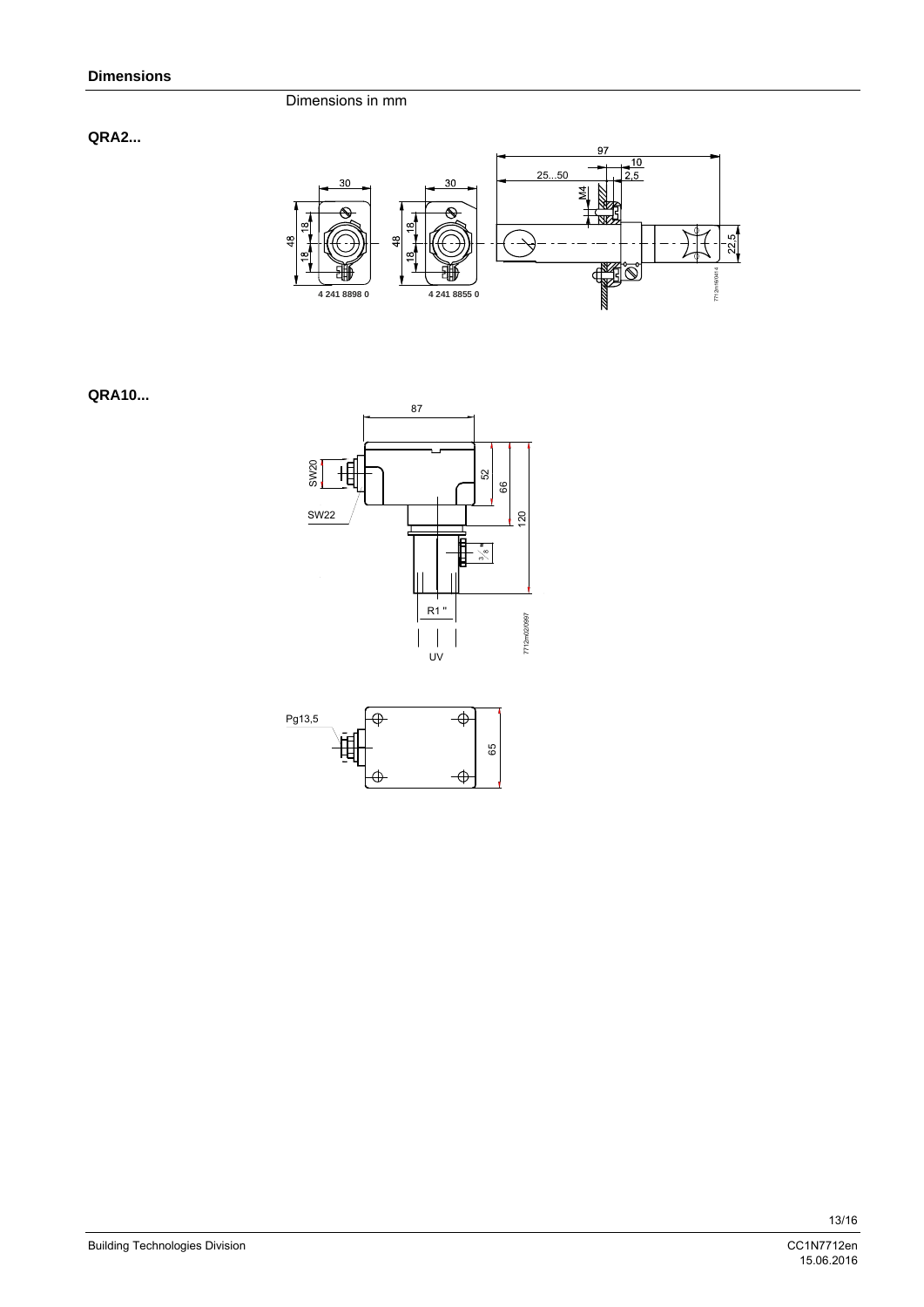# Dimensions in mm

# **QRA5x.E... / QRA5x.G...**



# **QRA5... with AGG05, AGG06, AGG07, AGG16.C and AGM19**

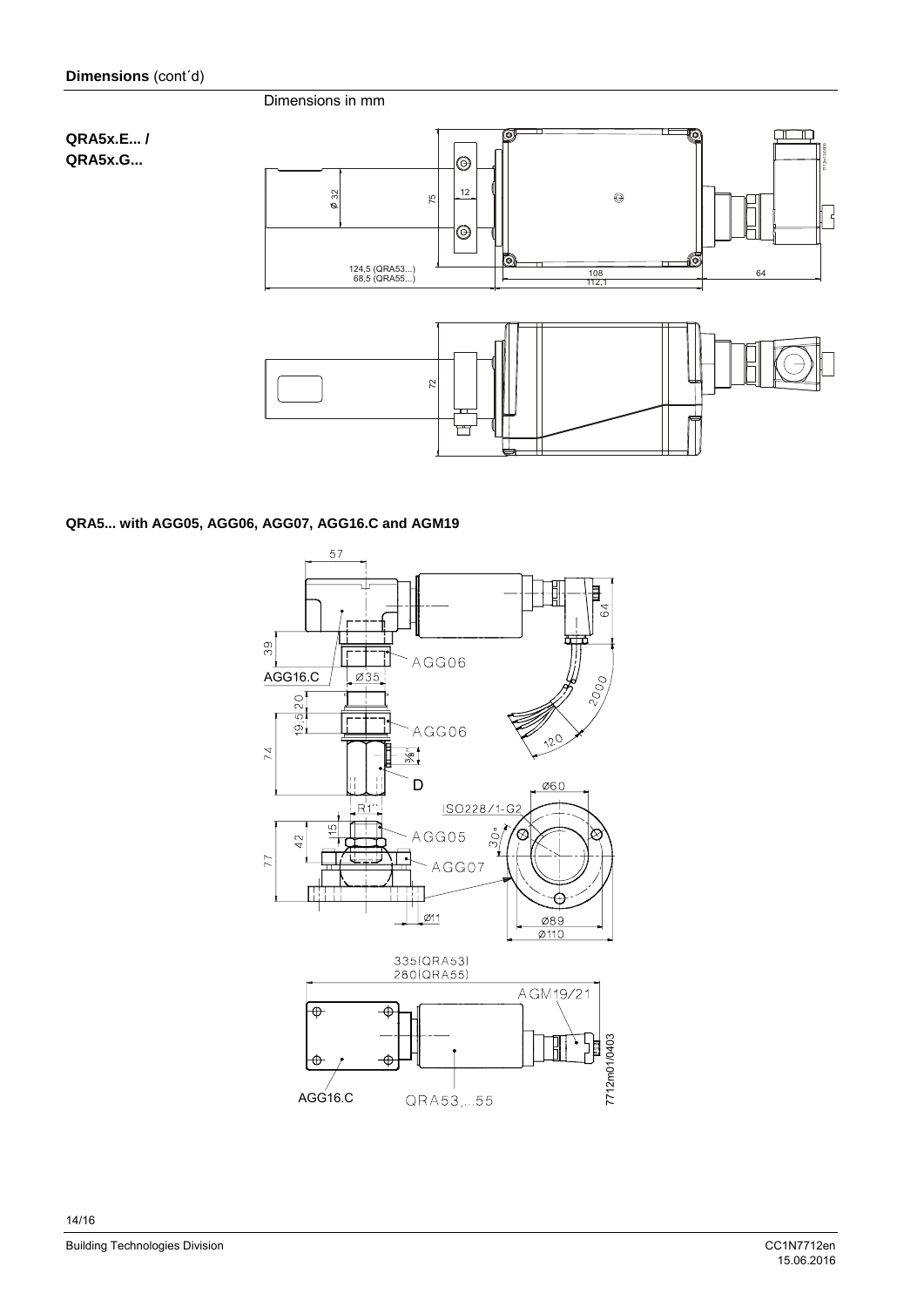**QRA7… with AGM23** 





# **Viewing angle with QRA5 / QRA7**